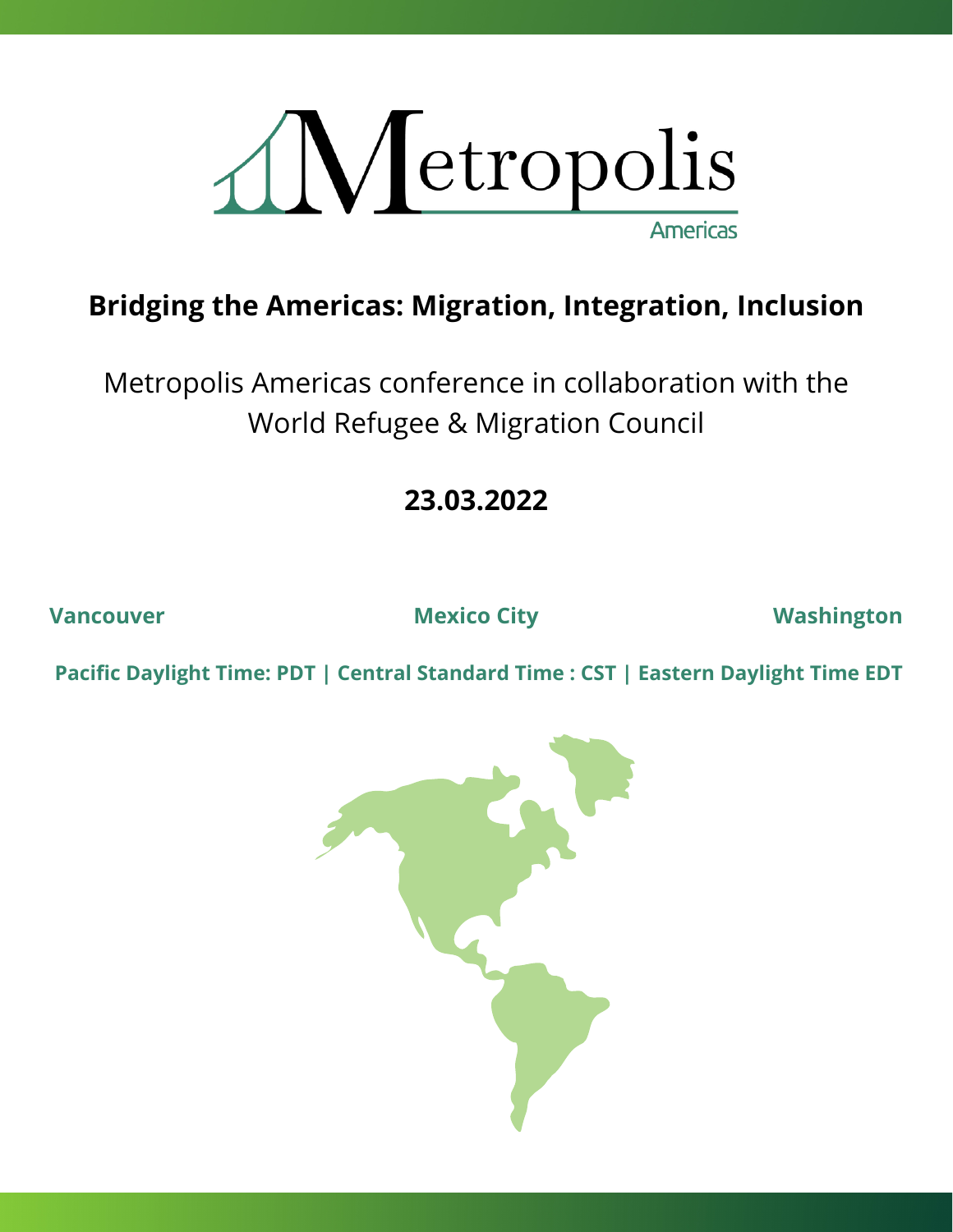

### **8:00-9:30 PDT | 9:00-10:30 CST | 11:00- 12:30 EDT 90 minutes** Opening Remarks / Launch of Metropolis Americas

- **Jack Jedwab**, President & CEO, ACS-Metropolis Institute, Canada
- **Catrina Tapley**, Deputy Minister, Immigration, Refugee and Citizenship Canada (IRCC)

### Co-Chair: Metropolis Americas

- **Katharine M. Donato**, Director, Institute for the Study of International Migration, Georgetown University, USA
- **Silvia E. Giorguli-Saucedo**, Presidente de El Colegio de México (Colmex) México.

### **Migration in the Americas: challenges and opportunities**

## **Featured Speakers from the World Refugee and Migrant Council's Central and North American Task Force on Migration**

The North and Central American Task Force on Migration is a non-governmental forum of academics, civil society and business leaders, and former policymakers in dialogue with current government officials created to facilitate a broadly driven solution dialogue among the countries involved in the crisis of migration and forced displacement in the region.

The co-chairs will speak to the migration challenges in the Western Hemisphere.

- **The Honourable Lloyd Axworthy,** Chair of the World Refugee & Migration Council and one of Canada's leading voices on global migration and refugee protection
- **Maria Eugenia Brizuela de Avila**, Commissioner of the International Commission on Missing Persons, she is an engaged lawyer, leader in the financial and insurance sectors and was Foreign Minister of El Salvador.

**Link to attend: <https://us06web.zoom.us/j/81524124306>**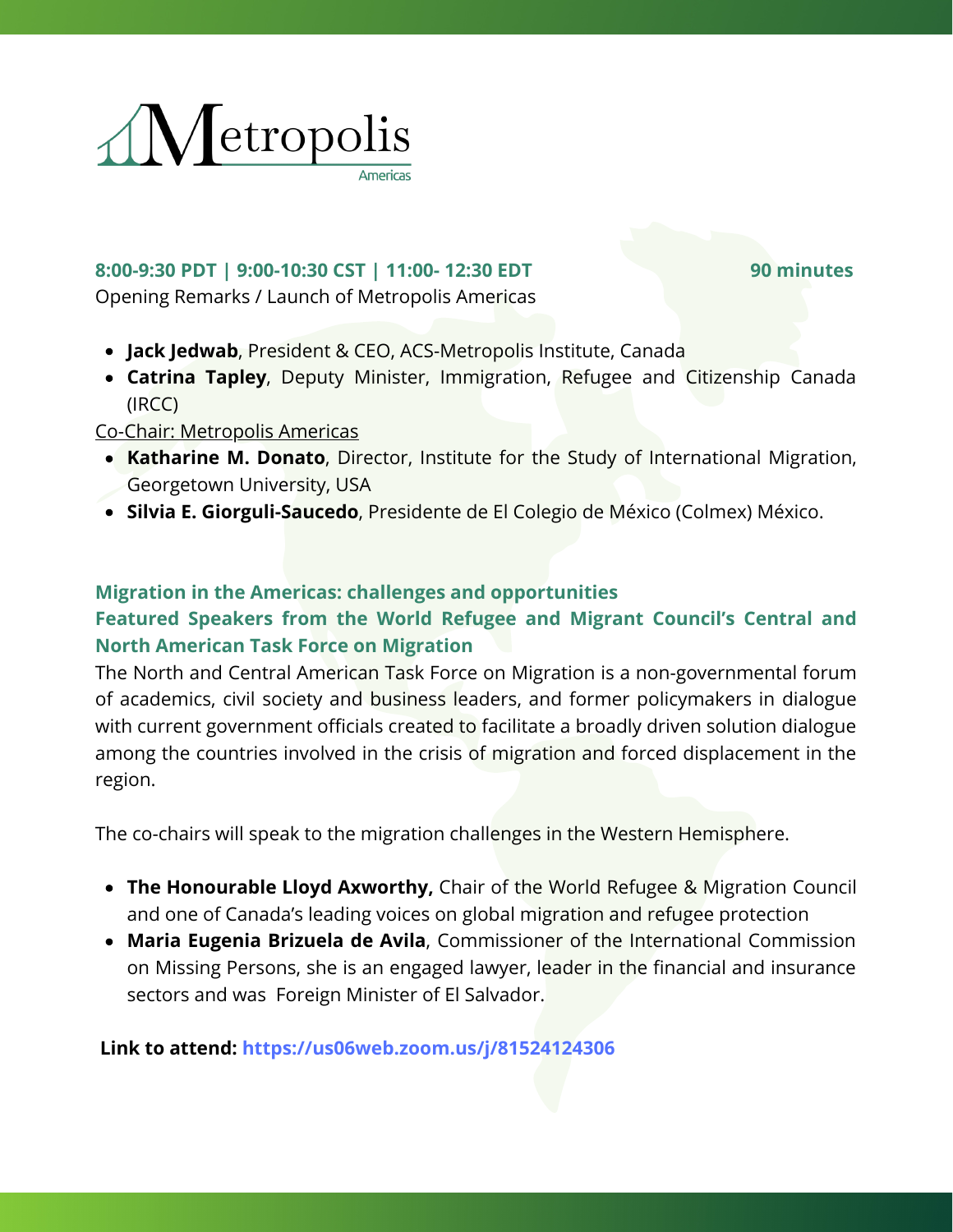

# **PDT 9:45-10:45 | CST 10:45- 11:45 | EDT 12:45-13:45 60 minutes Workshop 1: Climate change and migration:**

Changing environmental conditions has been part of humanity's migration history. Yet, today's climate change impact on migration is at a global scale. How can we define the issue, its impact and some potential solutions?

- **Allan Rock**, former Minister of Justice, is the president emeritus and a professor of law at the University of Ottawa.
- **Amali Tower**, founder and executive director of Climate Refugees with extensive global experience in refugee protection & resettlement having worked globally for numerous NGOs, the UN Refugee Agency and the US Refugee Admissions Program.
- **Susana B. Adamo**, Research Scientist at the Columbia Climate School/Earth Institute at Columbia University, contributing author of the World Bank Groundswell report on climate change and migration in the Americas.

### **Link to attend: <https://us06web.zoom.us/j/89283706783>**

### **11:00-12:00 PDT |12:00-13:00 CST | 14:00 – 15:00 EDT 60 minutes**

### **Roundtable 2: "Lessons at our Borders: what we learned from the Pandemic?"**

Since the onset of the Pandemic in spring 2020, migration, travel, trade and critical supply chains via land borders have all encountered challenges. Public health concerns have modified our existing policies and practices at land borders. As restrictions are in the process of being lifted, what will the border's new normal look like for the United States and Canada and the United States and Mexico? What do the evolving circumstances south of the Mexican border imply for the migration management? What are the priorities as regards research that is needed to assist policy making at North America's borders?

- **Jack Jedwab**, President ACS-Metropolis, Canada
- **Theresa Cardinal Brown,** Managing Director, Immigration and Cross-Border Policy, Bipartisan Policy Center, Washington. USA.
- **Dr. Rodolfo Cruz Piñeiro**, Director, Departamento de Estudios de Población El Colegio de la Frontera Norte, Tijuana, México
- **Dr. Laurie Trautman** Director of the Border Policy Research Institute at Western Washington University and Global Fellow with the Woodrow Wilson Center and a Fellow with the Canadian Global Affairs Institute.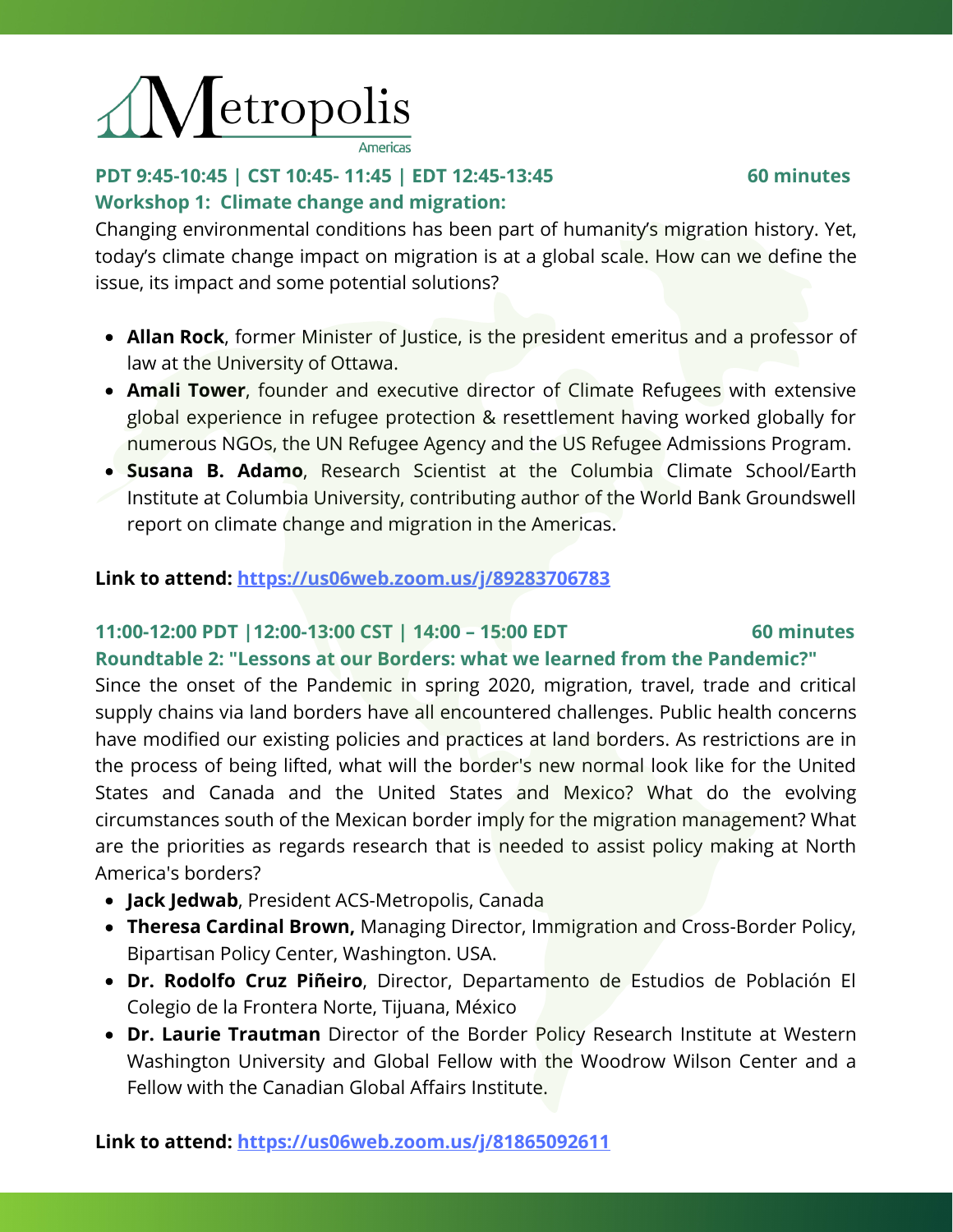

### **12:15-13:15 PDT | 15:15-16:15 CST | 15:15 – 16:15 EDT 60 minutes**

## **Workshop 3: Moving from Latin America to Canada and the USA: Migration and Integration**

This workshop will look at migration patterns from Latin America to Canada and the USA and highlight integration challenges and opportunities in select cities in both countries. .

- **Paul Holley,** Director of Research, ACS-Metropolis Institute, Canada
- **Andrew Lim**, Director of Research, American Immigration Council, USA

**Link to attend: <https://us06web.zoom.us/j/84961229186>**

### **13:30-14:30 PDT | 14:30-15:30 CST | 16:30-17:30 EDT 60 minutes**

### **Workshop 4: New partnership to support Foreign Workers in times of crisis**

The Global compact on Safe, Orderly and Regular Migration presents several objectives related to the work of Consular services to protect their nationals who are migrant workers. This panel will look at a new programe financed by the Canadian Government to enable a local NGO in coordinating a formalized consular network. Flood, fire, pandemic are recent crises the group managed.

- **Hugo Velazquez**, Senior Manager, Mosaic
- **Berenice Diaz Ceballos**, Consul General of Mexico,
- **Oscar Padilla,** Consul General of Guatemala

**Link to attend: <https://us06web.zoom.us/j/86104754862>**